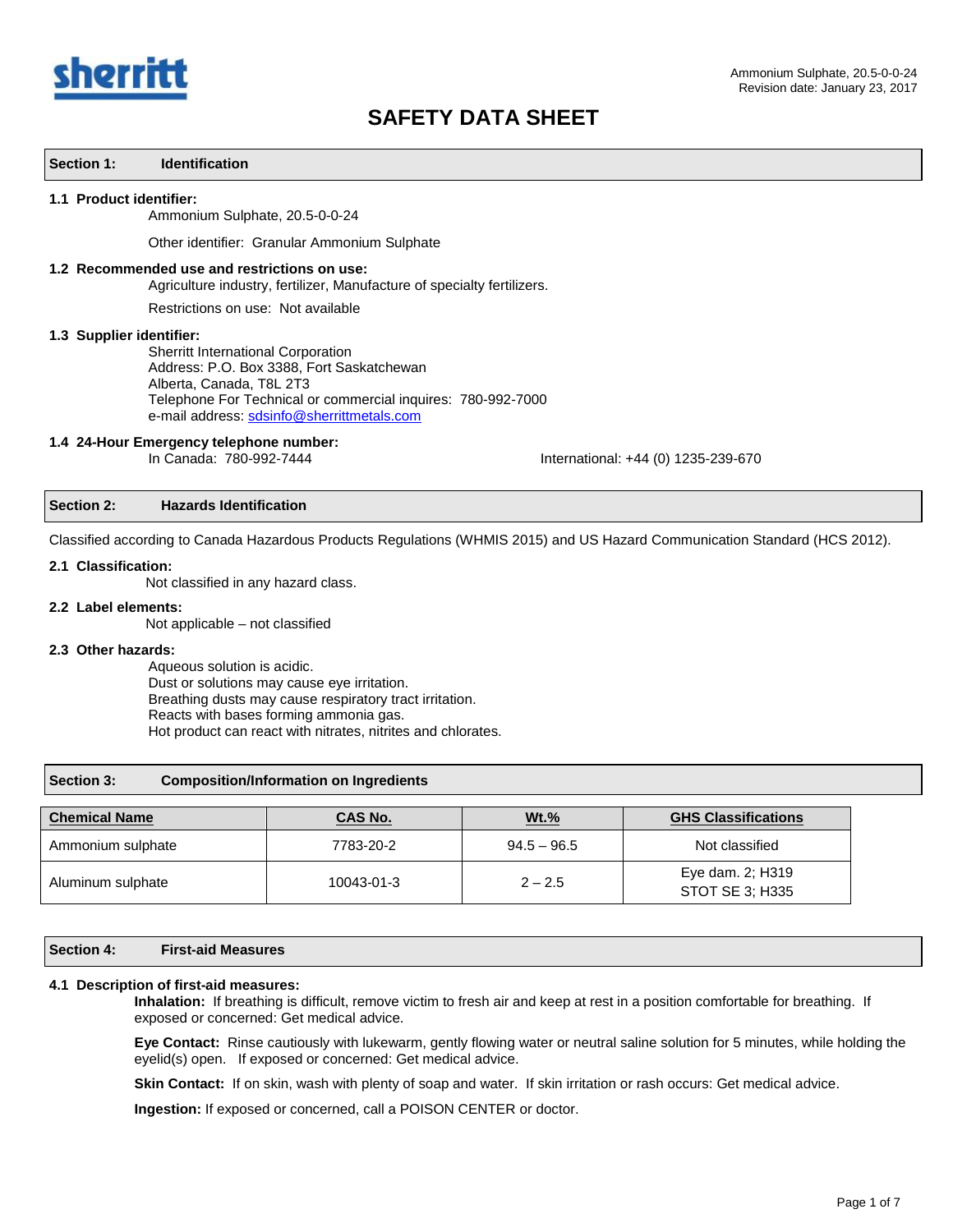

## **4.2 Most important symptoms and effects, both acute and delayed:**

**Inhalation:** Over-exposure to airborne dusts may cause irritation of the upper respiratory system. Symptoms may include coughing and shortness of breath. Decomposition at extreme high temperatures (>100°C) releases fumes that are severely irritating to the respiratory system.

**Eye Contact:** Direct contact with the eyes as dust, or as a liquid in solution, may cause irritation.

**Skin Contact:** Contact with the skin may cause moderate irritation when exposure is prolonged or repeated.

**Ingestion:** Ammonium sulphate has relatively low acute toxicity. Swallowing may cause gastro-intestinal irritation. Symptoms may include abdominal pain, nausea and diarrhea.

## **4.3 Immediate medical attention and special treatment needed:**

Get medical advice if irritation or discomfort occurs.

## **Section 5: Fire-fighting Measures**

## **5.1 Extinguishing media:**

Use extinguishing agents suitable for the surrounding fire.

Unsuitable extinguishing media: Not available

## **5.2 Specific hazards arising from the product:**

This substance is not combustible.

Under fire conditions or when heated to decomposition this substance can release very toxic and corrosive fumes of sulphur dioxide, sulphur trioxide, nitrogen oxides and ammonia.

Under fire conditions, thermal decomposition may also result in the generation of nitrogen (an asphyxiant), sulphur dioxide and ammonia (corrosives). Thermal decomposition temperature is reported to be between 150 -280°C (302-536°F).

## **5.3 Special protective equipment and precautions for firefighters:**

As for any fire, evacuate the area and fight the fire from a safe distance. Ammonia gas and sulphur oxides are corrosive. Do not enter without wearing specialized protective equipment suitable for the situation. Firefighter's normal protective clothing (Bunker Gear) will not provide adequate protection. A full-body encapsulating chemical resistant suit with positive pressure self-contained breathing apparatus (SCBA; MSHA/NIOSH approved or equivalent) may be necessary.

Use water spray to knock down gases such as sulphur dioxide, sulphur trioxide or ammonia.

## **Section 6: Accidental Release Measures**

## **6.1 Personal precautions, protective equipment and emergency procedures:**

Isolate the area; keep all unprotected people away from the spill area.

Ventilate the area.

Wear personal protective equipment as indicated in Section 8. Prevent the generation of airborne dusts; do not inhale dusts of this material. Ensure clean-up is conducted by trained personnel only. Do not touch the spilled material. Spilled material may pose a slipping hazard.

## **6.2 Environmental precautions:**

Avoid releases to the environment and prevent material from entering domestic sewers, natural waterways, or storm water management systems.

## **6.3 Methods and material for containment and cleaning up:**

Restrict access to the spill area. Stop the spill if it is safe to do so. Clean up spills immediately. Scoop up spilled material into appropriate, labeled containers for reclamation or disposal.

Wet clean or vacuum up solids; do not use methods such as dry sweeping or blowers, which will raise dust into the air.

## **6.4 Additional Information:**

See Section 8 for information on selection of personal protective equipment.

See Section 13 for information on disposal of spilled product and contaminated absorbents.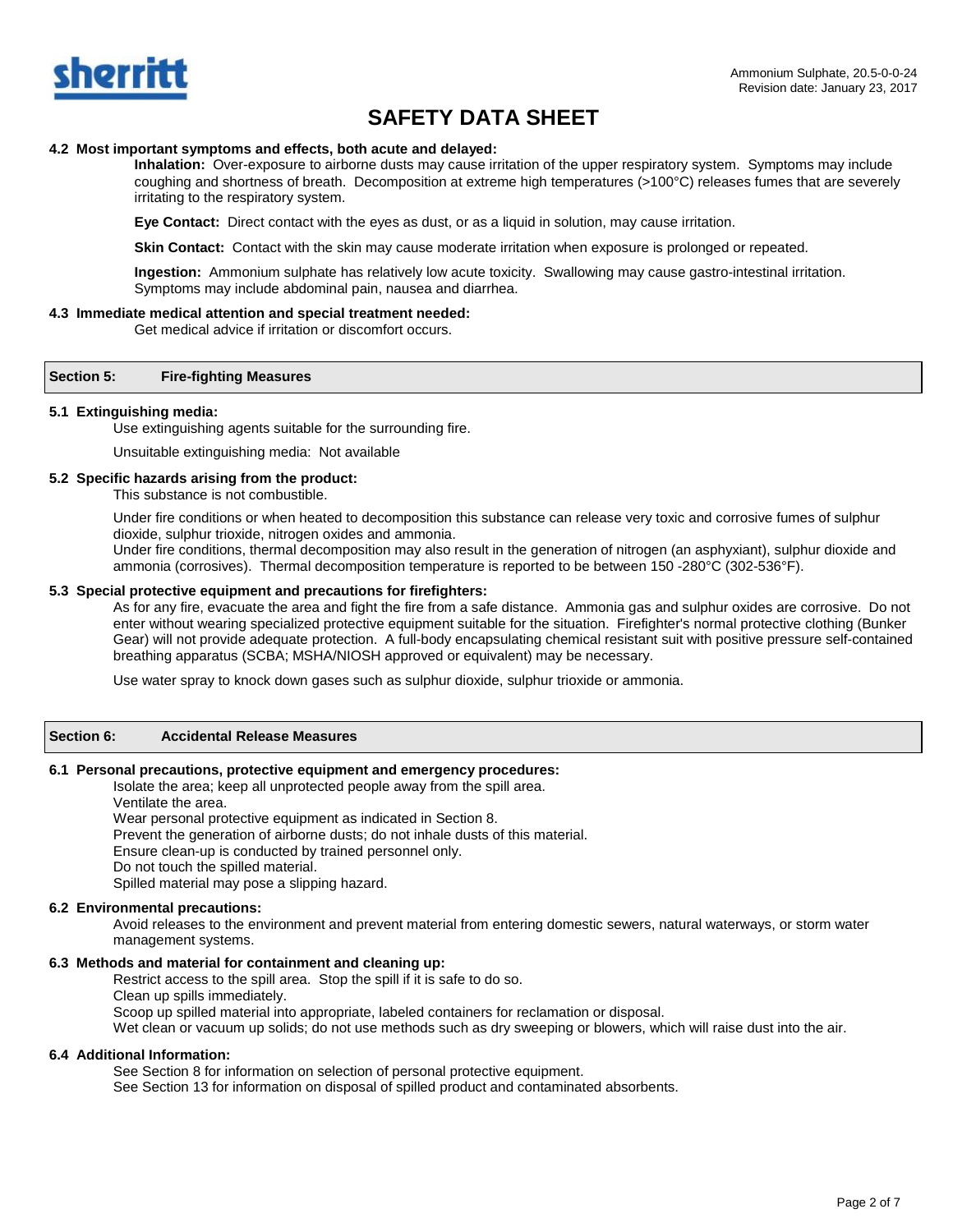

#### **Section 7: Handling and Storage**

#### **7.1 Precautions for safe handling:**

Do not get on skin or in eyes.

Avoid generation of airborne dusts from this product.

Handle this product with adequate ventilation.

Wear personal protective equipment as described in Section 8.

Keep away from extreme heat.

Do not use with incompatible materials such as strong oxidizing agents (see Section 10).

Wash hands and exposed skin thoroughly with soap and plenty of water after handling, before eating, drinking, smoking or using the toilet.

Remove contaminated clothing and wash before reuse.

#### **7.2 Conditions for safe storage:**

Store in a dry area.

Keep containers closed when not in use.

Store product in an appropriate labeled, container and provide adequate protection from weather.

Have suitable emergency equipment for fires, spills and leaks readily available.

Store away from incompatible materials such as strong oxidizing agents and strong bases.

Do not contaminate water, food, or animal feed, streams and ponds by storage or disposal. .

## **Section 8: Exposure Controls / Personal Protection**

## **8.1 Control parameters:**

**Occupational Exposure Limits:** Consult local authorities for acceptable exposure limits.

| Ingredient                                                                       | <b>ACGIH® TLV®</b>                                                   | <b>OSHA PEL TWA</b>                                                   | <b>Other Exposure Limits</b>                                                                                                                               |
|----------------------------------------------------------------------------------|----------------------------------------------------------------------|-----------------------------------------------------------------------|------------------------------------------------------------------------------------------------------------------------------------------------------------|
| Ammonium sulphate                                                                | Not established                                                      | Not established                                                       | Not established                                                                                                                                            |
| Aluminum, metal and insoluble salts                                              | TLV® withdrawn                                                       | 2 mg/m $3$                                                            | Quebec VEMP: 2 mg/m <sup>3</sup>                                                                                                                           |
| Particles (Insoluble or poorly soluble) not<br>otherwise specified (PNOS / PNOR) | 3 mg/m <sup>3</sup> (respirable)<br>10 mg/m <sup>3</sup> (inhalable) | 5 mg/m <sup>3</sup> (respirable)<br>15 mg/m <sup>3</sup> (total dust) | Ontario, Alberta TWA:<br>3 mg/m <sup>3</sup> (respirable)<br>10 mg/m <sup>3</sup> (Inhalable)<br>Quebec VEMP:<br>10 mg/m <sup>3</sup> (Poussières totales) |

## **8.2 Exposure controls:**

**Engineering Controls:** Provide adequate ventilation, to prevent over-exposure to dust, fumes and/or aerosols from this product.

# **8.3 Individual Protection Measures:**

**Eye/Face Protection:** Wear safety glasses with side shields or chemical safety goggles.

 **Skin Protection:** Wear protective gloves when handling this product. Wear clean body-covering work clothing as needed to prevent skin irritation.

**Respiratory Protection:** If ventilation and other engineering controls and work practices are not effective in controlling exposure to this material, then wear suitable personal protective equipment including approved respiratory protective equipment. Where occupational exposure limits are exceeded, workers must wear an approved respirator. In workplaces where respiratory protection is required, institute a complete respiratory protection program including selection, fit testing, training, maintenance and inspection. Consult with respirator manufacturer to determine respirator selection, use and limitations.

A respiratory protection program that meets the regulatory standard, such as Canadian Standards Association (CSA) Standard Z94.4, or OSHA's 29 CFR 1910.134 and ANSI Z88.2 requirements, must be followed whenever workplace conditions warrant a respirator's use.

**Other Protection:** Workplaces should have a safety shower, hand-wash station and eye-wash fountain readily available in the immediate work area. Provide employee training in how to wear and use respirators and in good personal hygiene practices. Perform regular workplace exposure monitoring.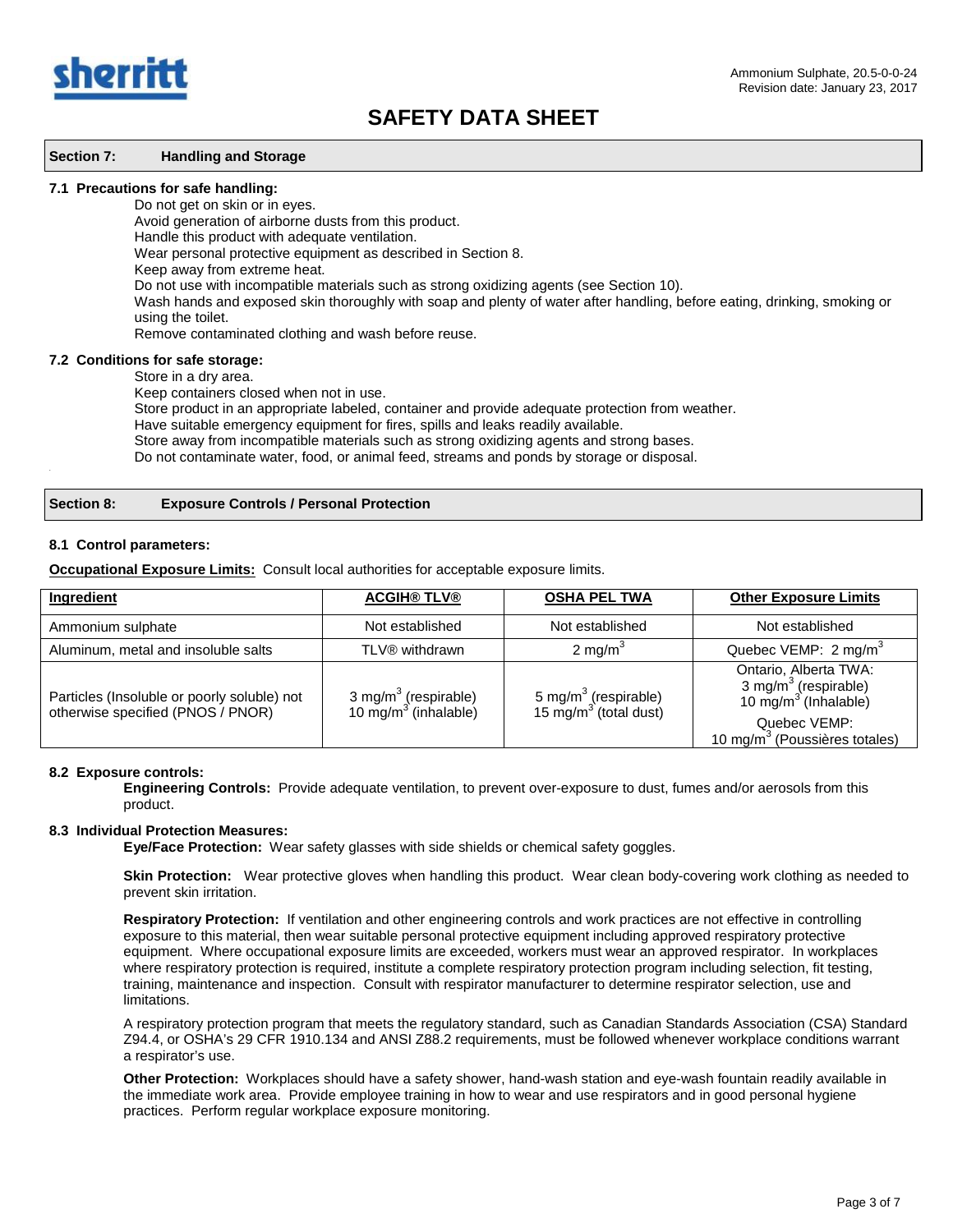

# **Section 9: Physical and Chemical Properties**

| 9.1 Information on basic physical and chemical properties: |                                                                   |
|------------------------------------------------------------|-------------------------------------------------------------------|
| Appearance:                                                | Solid, Opaque white crystalline granules                          |
| Odour:                                                     | Odourless. Strong odour may indicate presence of toxic gases from |
|                                                            | thermal decomposition.                                            |
| <b>Odour threshold:</b>                                    | 5 ppm for ammonia gas                                             |
| pH:                                                        | 4 (10% aqueous solution)                                          |
| Melting point/freezing point:                              | 235°C (decomposes)                                                |
| Initial boiling point and boiling range:                   | Not applicable                                                    |
| Flash point:                                               | Not flammable                                                     |
| <b>Evaporation rate:</b>                                   | Not available                                                     |
| Flammability (solid/gas):                                  | Non-flammable.                                                    |
| <b>Explosive properties:</b>                               | Non-explosive                                                     |
| Upper/lower flammability or explosive limits:              | Not applicable                                                    |
| Vapour pressure:                                           | Approximately 0                                                   |
| Vapour density:                                            | Not available                                                     |
| <b>Relative density:</b>                                   | $1.7 - 1.8$ (water = 1)                                           |
| Solubility (ies):                                          | Soluble in water.                                                 |
| Partition coefficient (n-octanol/water):                   | Not available                                                     |
| Auto-ignition temperature:                                 | Not applicable                                                    |
| <b>Decomposition temperature:</b>                          | Decomposition starts at 150 - 280°C.                              |
|                                                            | Decomposition is complete at 336-357°C.                           |
| <b>Viscosity:</b>                                          | Not applicable                                                    |

### **Section 10: Stability and Reactivity**

#### **10.1 Reactivity:**

Not classified as dangerous for reactivity hazards.

## **10.2 Chemical Stability:**

Stable at normal ambient and anticipated storage and handling conditions of temperature and pressure.

#### **10.3 Possibility of Hazardous Reactions:**

Hazardous polymerization does not occur.

## **10.4 Conditions to Avoid:**

Avoid heating to decomposition.

Avoid moisture and high humidity; Ammonium sulphate absorbs moisture from the air and can forma wet solid or solution in conditions of high humidity.

## **10.5 Incompatible Materials:**

Oxygen, oxidizers such as peroxides, ammonium nitrate, potassium chlorate, potassium nitrate, sodium nitrate, metal chlorates and strong bases. Reacts with bases forming ammonia.

## **10.6 Hazardous Decomposition Products:**

Extreme heat (280°C) or under fire conditions, may generate toxic and corrosive gases such as sulphur dioxide, sulphur trioxide, ammonia, and nitrogen.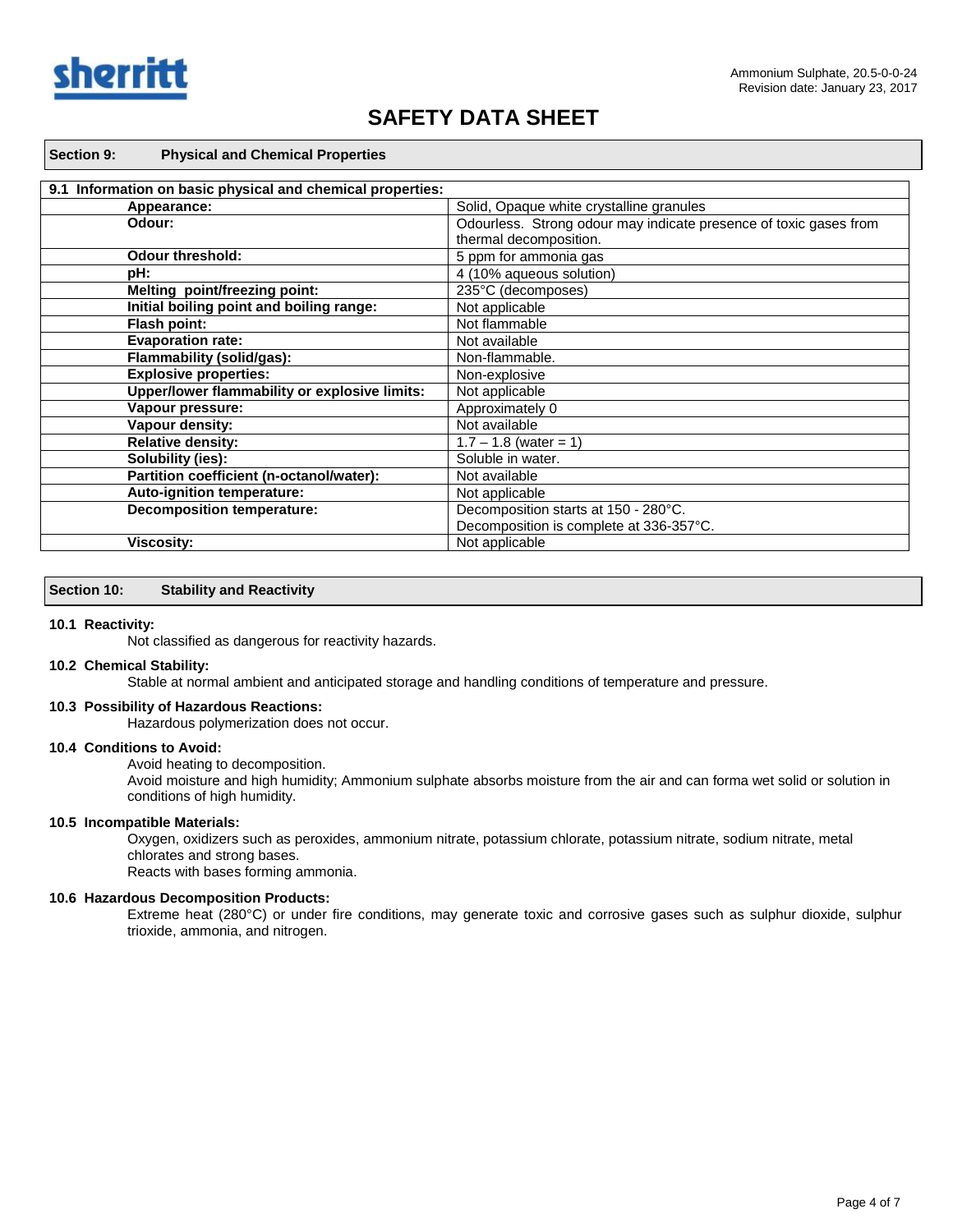

#### **Section 11: Toxicological Information**

**11.1 Likely routes of exposure:** Inhalation of dust; Skin contact; Eye contact.

#### **11.2 Acute Health Effects:**

**Inhalation:** Over-exposure to airborne dusts may cause irritation to the upper respiratory system.

**Ingestion:** Ammonium sulphate is of relatively low acute toxicity (LD<sub>50</sub>, oral, rat: 2000 - 4250 mg/kg bw). Clinical signs after oral exposure included staggering, prostration, apathy, and laboured and irregular breathing immediately after dosing at doses near to or exceeding the  $LD_{50}$  value. [OECD SIDS 2004].

**Skin:** Low acute toxicity by the dermal route. Not a skin irritant based on evidence from animal tests and human occupational exposures.

## **11.2 Acute Toxicity Data:**

| <b>Ingredient</b> | <u>LD<sub>50</sub> Oral</u> | $\mathsf{LD}_{50}$ Dermal | <u>LC<sub>50</sub> Inhalation</u> (4 hrs.) |
|-------------------|-----------------------------|---------------------------|--------------------------------------------|
| Ammonium sulphate | $2840 - 4540$ mg/kg (rat)   | >2 000 ma/ka (rat)        | . 800 ma/m $^{\circ}$<br>(guinea pig)      |
| Aluminum sulphate | >2 000 mg/kg (rat)          | Not available             | Not available                              |

#### **11.3 Skin corrosion / irritation:**

Data not available for the mixture.

Ammonium sulphate: Tests with rabbits Draize score for erythema: 0/4, observed for 8 days with no scaling or edema.

## **11.4 Serious eye damage / irritation:**

Data not available for the mixture.

Ammonium sulphate: Tests with rabbits demonstrated slight irritation and no edema, which was reversed in 8 days. Aluminum sulphate: Pure dust and solutions can cause serious eye irritation, classified in Eye irritation Cat. 2. Concentration of Cat. 2 eye irritant less than 3%, mixture not classified for eye irritation.

## **11.5 STOT (Specific Target Organ Toxicity) – Single Exposure:**

In humans, inhalation exposure to  $0.1 - 0.5$  mg ammonium sulphate/m<sup>3</sup> aerosol for two to four hours produced no pulmonary effects. At 1 mg ammonium sulphate/m<sup>3</sup> very slight pulmonary effects in the form of a decrease in expiratory flow, in pulmonary flow resistance and dynamic lung compliance were found in healthy volunteers after acute exposure. [OECD SIDS 2004].

Breathing dusts of aluminum sulphate may cause respiratory tract irritation.

## **11.6 STOT (Specific Target Organ Toxicity) – Repeated Exposure:**

A 14-day inhalation study on rats exposed to 300 mg/m<sup>3</sup>, the only tested dose, did not report histopathological changes in the lower respiratory tract. As the respiratory tract is the target organ for inhalation exposure, the NOEL for toxicity to the lower respiratory tract is 300 mg/m<sup>3</sup>.

The NOAEL after feeding diets containing ammonium sulphate for 13 weeks to rats was 886 mg/kg bw/day. The only toxicity sign found was diarrhea in male animals of the high-dose group (LOAEL: 1792 mg/kg bw/day). [OECD SIDS 2004]

## **11.7 Aspiration hazard:**

Not known to be an aspiration hazard.

## **11.8 Respiratory and / or skin sensitization:**

Not known to be a respiratory or skin sensitizer.

## **11.9 Carcinogenicity:**

Ammonium sulphate is not known to be a carcinogen. This product does not contain any component that is considered a human carcinogen by IARC (International Agency for Research on Cancer), ACGIH® (American Conference of Governmental Industrial Hygienists, OSHA or NTP (National Toxicology Program).

# **11.10 Reproductive toxicity:**

In a screening study according to OECD TG 422 with up to 1500 mg/kg of Ammonium sulphate, no effects on development have been detected in rats.

# **11.11 Germ cell mutagenicity:**

Ammonium sulphate was not mutagenic in bacteria (Ames test) and yeasts with and without metabolic activation systems. It did not induce chromosomal aberrations in mammalian or human cell cultures.

## **11.12 Interactive effects:**

Data not available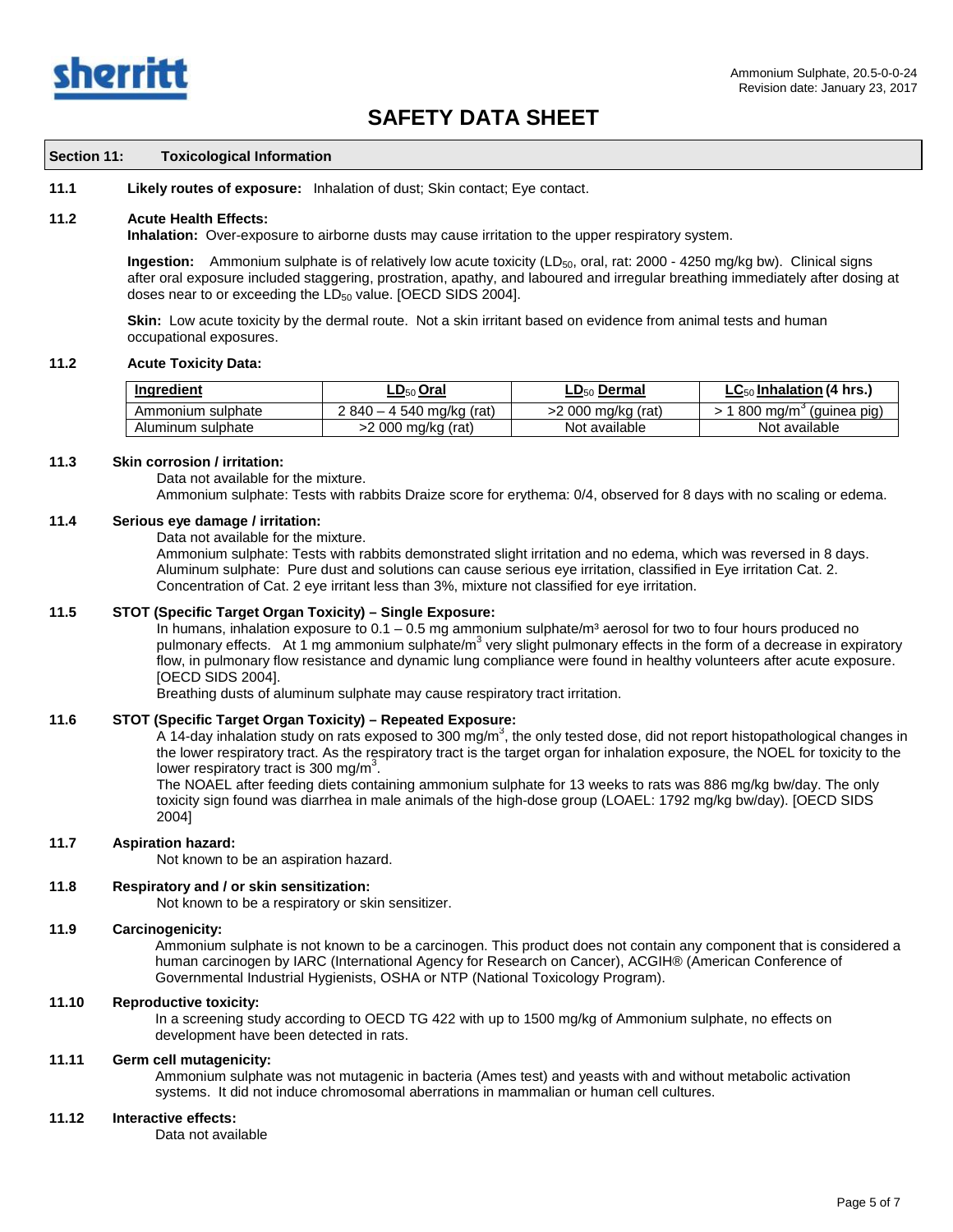

## **Section 12: Ecological Information**

#### **12.1 Toxicity:**

96-hour LC50 *Leuciscus idus* – 460-1 000 mg/L 96-hour LC50 *Brachydanio rerio* – 250 mg/L 96-hour LC<sub>50</sub> Cyprinus carpio - 18 mg/L 96-hour LC50 *Pimphales promelas* - >100 mg/L 48-hour EC50 *Daphnia magna* – 14 mg/L

This substance will promote algae growth in aquatic systems and may degrade water quality and taste. Deaths in cattle have been reported following contamination of feed and water with ammonium sulphate.

## **12.2 Persistence and degradability:**

#### Readily biodegradable.

Products of biodegradation include oxides of nitrogen and sulphur. In water the substance releases ammonium ions, a toxicity hazard for aquatic organisms.

# **12.3 Bioaccumulative potential:**

Does not bioaccumulate.

## **12.4 Mobility in soil:**

Completely soluble, this substance will readily disperse in water.

| <b>Section 13:</b> | <b>Disposal Considerations</b> |  |
|--------------------|--------------------------------|--|
|--------------------|--------------------------------|--|

#### **13.1 Disposal methods:**

Store material for disposal as indicated in Section 7 Handling and Storage. Do not discharge directly to municipal sewers, drains or surface water streams. Dispose of waste in accordance with relevant national, regional and local environmental control provisions.

## **Section 14: Transport Information**

## **14.1 UN Number:**

Not regulated as a dangerous good for transport.

## **14.2 UN proper shipping name:**

Not applicable

#### **14.3 Transport hazard class(es):**

Not applicable

**14.4 Packing group:**

Not applicable

- **14.5 Environmental hazards:** Not available
- **14.6 Special precautions for user:**

Not applicable

## **14.7 Transport in bulk according to Annex II of MARPOL 73/78 and the IBC Code:**

Liquid ammonium sulphate solution: Category Z

## **14.8 Transport Regulations:**

| <b>Canadian Transportation of Dangerous Goods (TDG):</b> Not regulated as a dangerous good for transport. |                                                                             |
|-----------------------------------------------------------------------------------------------------------|-----------------------------------------------------------------------------|
|                                                                                                           | <b>IMO Classification:</b> Not regulated as a dangerous good for transport. |
| <b>ICAO/IATA Classification:</b>                                                                          | Not regulated as a dangerous good for transport.                            |